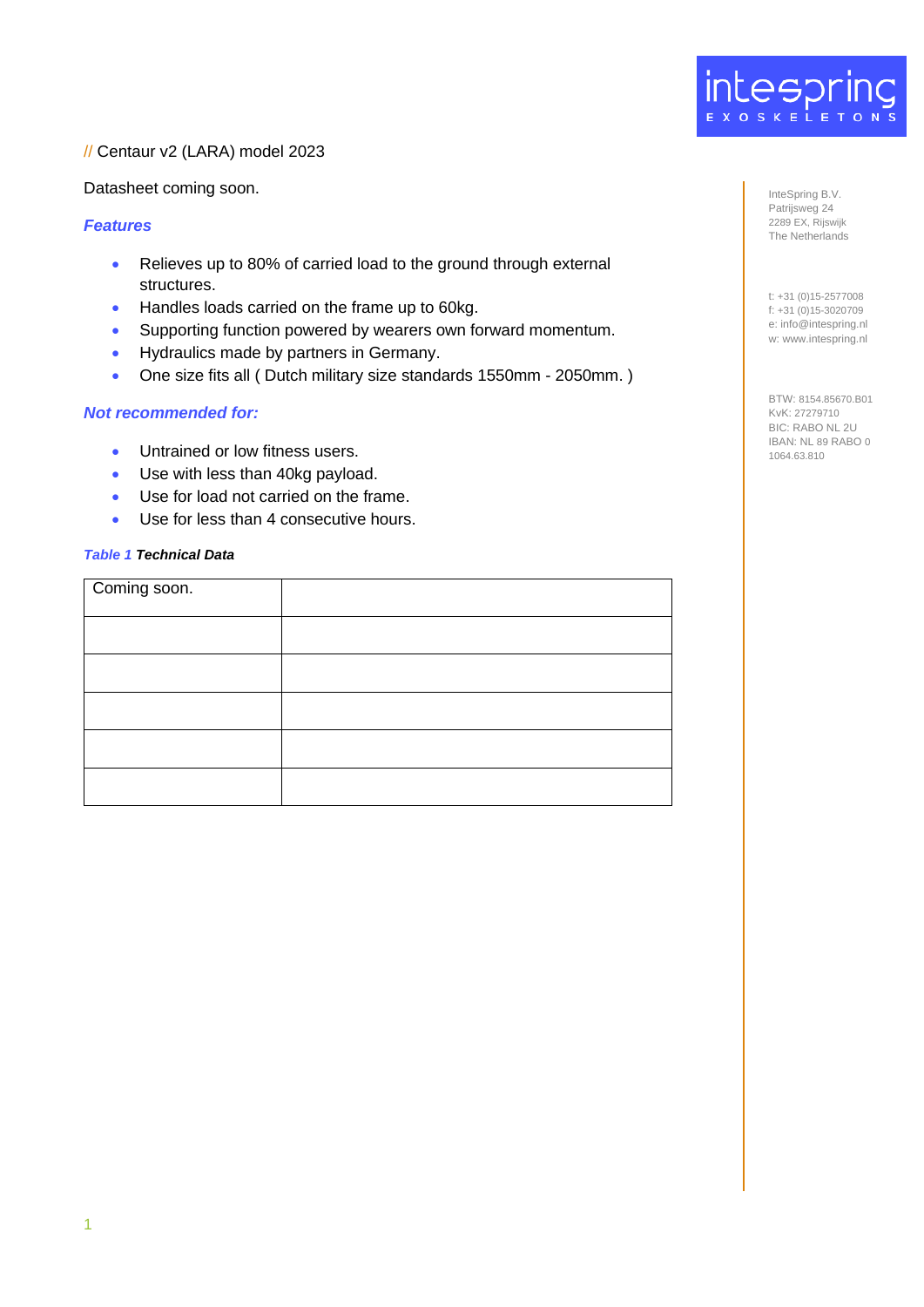

InteSpring B.V. Patrijsweg 24 2289 EX, Rijswijk The Netherlands

t: +31 (0)15-2577008 f: +31 (0)15-3020709 e: info@intespring.nl w: www.intespring.nl

BTW: 8154.85670.B01 KvK: 27279710 BIC: RABO NL 2U IBAN: NL 89 RABO 0 1064.63.810



*Figure 1 Centaur v2 (LARA) Medium Length Settings*